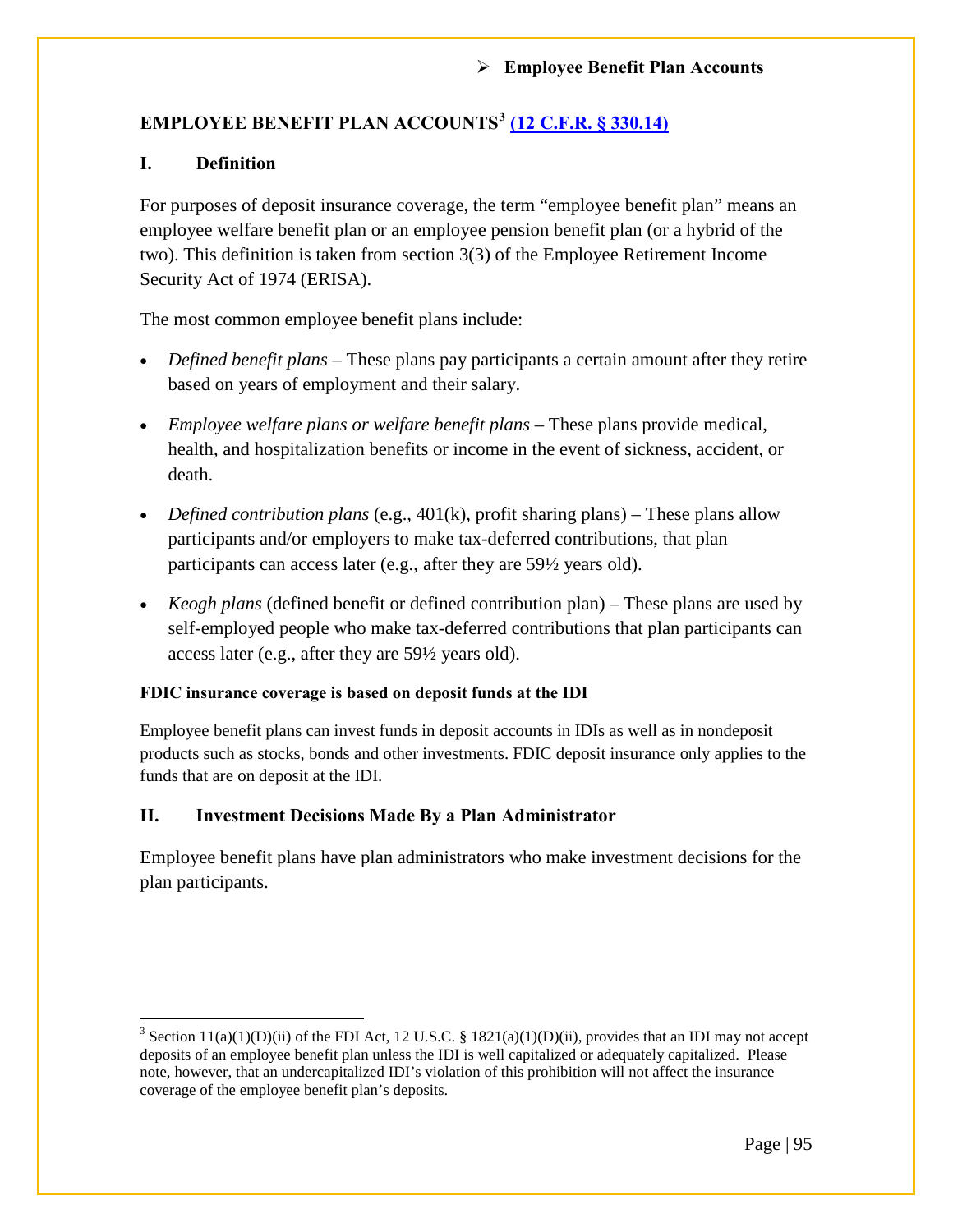## **III. Insurance Limit**

The deposits of an employee benefit plan are insured on a "pass-through" basis, meaning that the deposits are insured up to \$250,000 for the "non-contingent interest" of each plan participant. A "non-contingent interest" is an interest capable of determination without evaluation of contingencies other than life expectancy. To the extent that any deposits represent contingent interests, the deposits are separately insured up to \$250,000 in the aggregate. Finally, to the extent that any deposits represent an "overfunding" of the plan, the deposits are separately insured up to \$250,000 in the aggregate.

### **Interests in defined contribution plans**

An employee's non-contingent interest in a defined contribution plan is deemed to be the "employee's account balance as of the date of the failure of the insured depository institution regardless of whether said amount is derived in whole or in part from contributions of the employee and/or employer to the account." 12 C.F.R. § 330.14(c)(1).

## **Interests in defined benefit plans**

An employee's non-contingent interest in a defined benefit plan "is deemed to be the present value of the employee's interest in the plan evaluated in accordance with the method of calculation ordinarily used under such plan, as of the date of the default of the insured depository institution." 12 C.F.R. § 330.14(c)(2).

| <b>Example 26:</b><br>Pass-through deposit insurance coverage for employee benefit plan accounts |                |  |  |
|--------------------------------------------------------------------------------------------------|----------------|--|--|
| <b>Account Title</b>                                                                             | <b>Balance</b> |  |  |
| Medical Services of Mainville, PC Employee Benefit Plan                                          | \$700,000      |  |  |

## **Example 26**

**Facts:**

Medical Services of Mainville, a small doctor's office, has four employees, each of whom participates in the employee benefit plan. These employees do not participate in any other employee benefit plan sponsored by the same employer.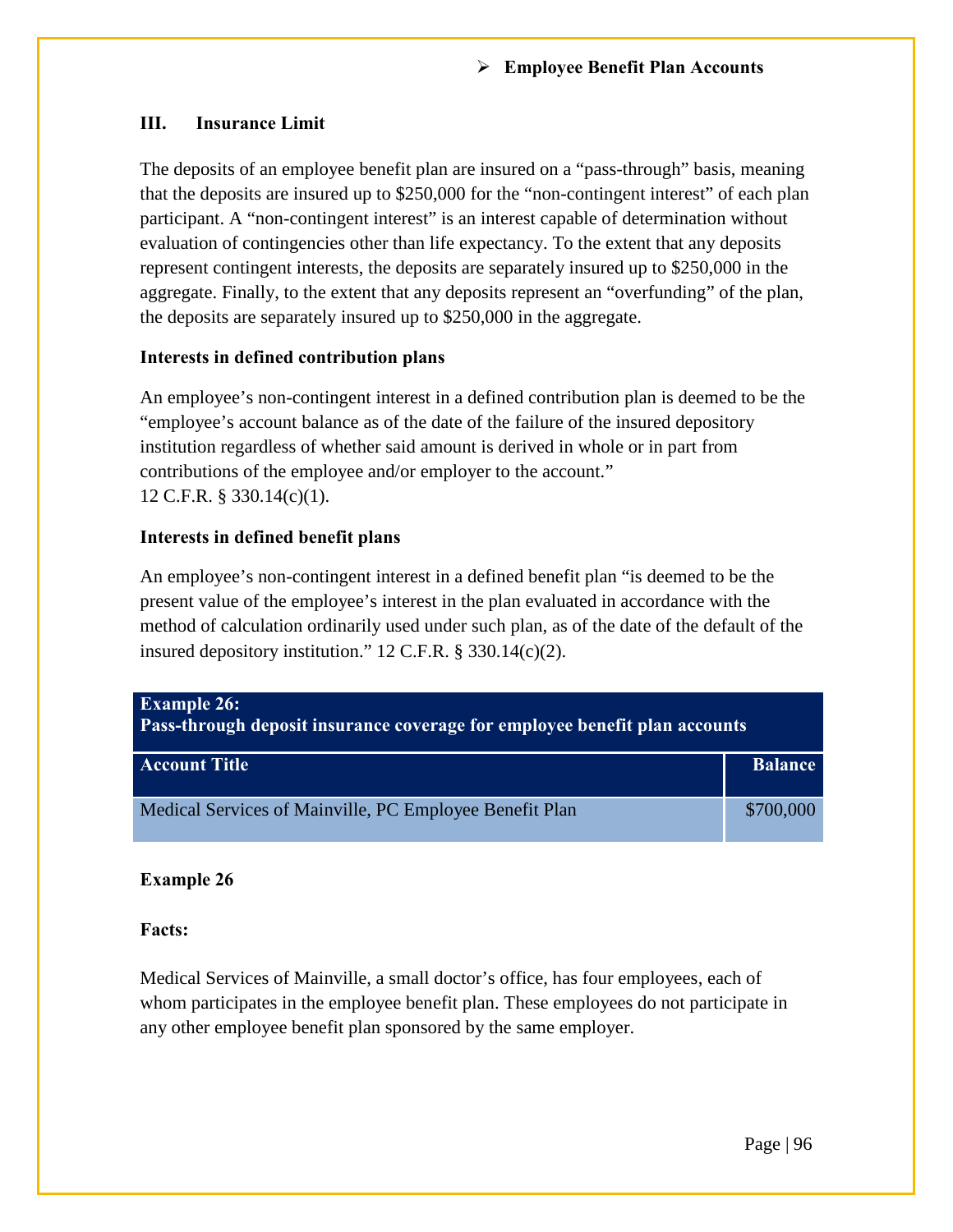The plan administrator invested \$700,000 in CDs from Anytown Bank. The employee benefit plan defines the interest of each plan participant. Under the terms of the plan documents, the interests of the participants are non-contingent. The respective interests of the participants are set forth below:

| <b>Plan Participants</b> | <b>Share of Plan</b> | <b>Share of Deposit</b> |
|--------------------------|----------------------|-------------------------|
| Dr. Moore                | 40%                  | \$280,000               |
|                          |                      |                         |
| Dr. Wilson               | 35%                  | \$245,000               |
| <b>Nurse Smith</b>       | 15%                  | \$105,000               |
| Mrs. Taylor              | 10%                  | \$70,000                |
| <b>Plan Total</b>        | 100%                 | \$700,000               |

## **Rules:**

(a) The deposits of an employee benefit plan are insured up to \$250,000 for each participant's non-contingent interest.

(b) To calculate each participant's interest in a deposit account, multiply the deposit amount by each participant's percentage share of the plan's assets.

| <b>Plan Participants</b> | <b>Share of</b><br>Plan<br>(A) | <b>Share of</b><br><b>Deposit</b><br><b>(B)</b> | <b>Insured</b><br><b>Amount</b><br>(C) | <b>Uninsured</b><br><b>Amount</b><br>(D) |
|--------------------------|--------------------------------|-------------------------------------------------|----------------------------------------|------------------------------------------|
| Dr. Moore                | 40%                            | \$280,000                                       | \$250,000                              | \$30,000                                 |
| Dr. Wilson               | 35%                            | \$245,000                                       | \$245,000                              | \$0                                      |
| <b>Nurse Smith</b>       | 15%                            | \$105,000                                       | \$105,000                              | \$0                                      |
| Mrs. Taylor              | 10%                            | \$70,000                                        | \$70,000                               | \$0                                      |
| <b>Plan Total</b>        | 100%                           | \$700,000                                       | \$670,000                              | \$30,000                                 |

#### **Answer:**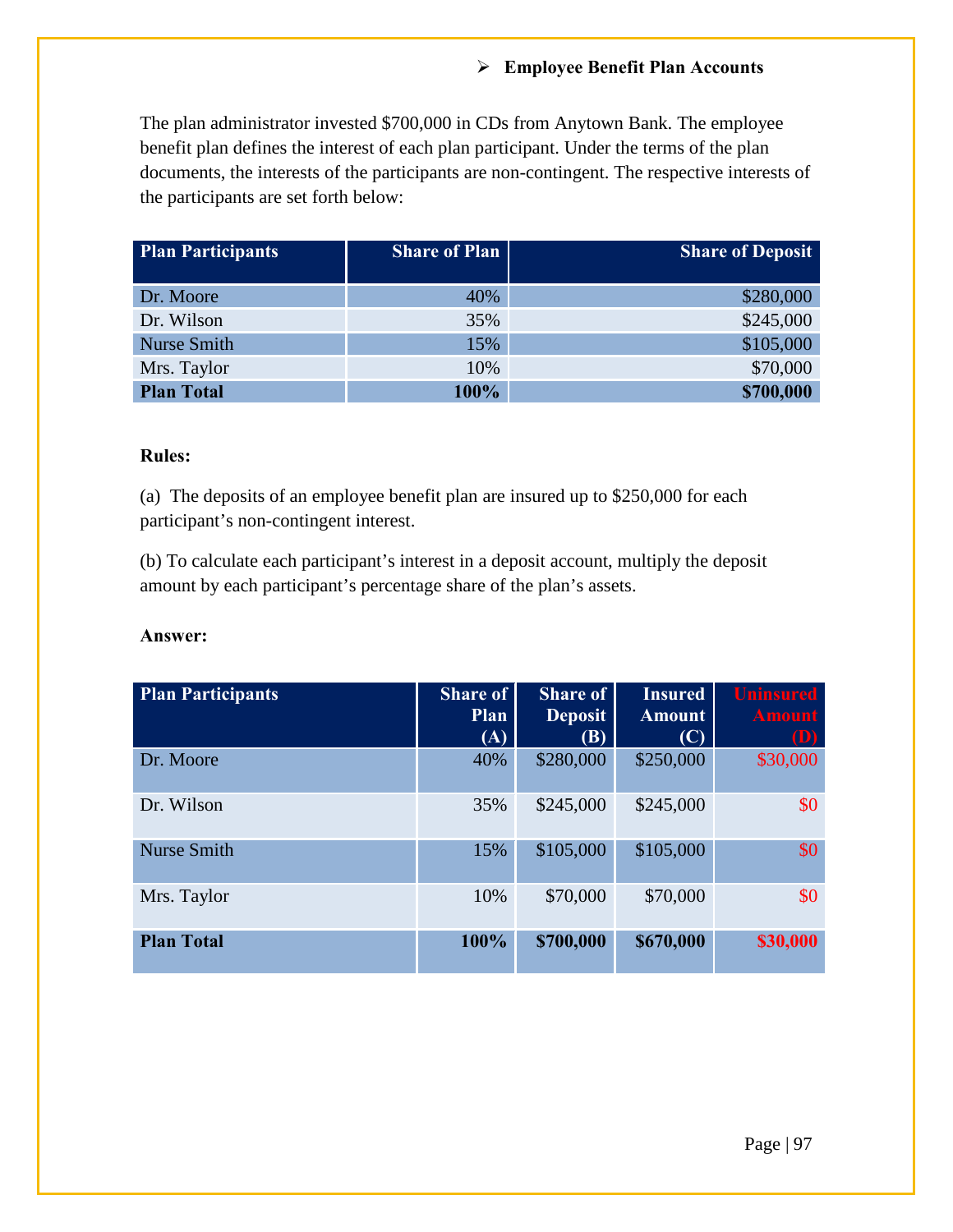In this example, Column A provides each plan participant's percentage share of the plan. The interest of Dr. Moore, for example, is 40% of the plan assets. The plan has \$700,000 on deposit. Therefore, Dr. Moore's interest is 40% of \$700,000, which equals \$280,000 (Column B).

Since each plan participant's non-contingent interest is insured up to \$250,000 (Column C), Dr. Moore's interest is uninsured in the amount of \$30,000 (Column D).

Using this same calculation for each participant, the table shows every other participant's non-contingent interest is less than \$250,000. Therefore, the interests of the other employees are fully insured.

### **IV. Determining the Maximum Insurable Amount**

The above example explained how the FDIC determines deposit insurance coverage when the funds already are on deposit at the IDI.

Sometimes, a plan participant, an administrator, or an IDI employee wants to know how much can be deposited in a plan account and be fully insured.

| <b>Example 27:</b><br>Calculating maximum deposit insurance coverage for an employee benefit plan's<br>deposits at one IDI |                                       |                                                 |                                        |                                          |  |
|----------------------------------------------------------------------------------------------------------------------------|---------------------------------------|-------------------------------------------------|----------------------------------------|------------------------------------------|--|
| <b>Plan Participants</b>                                                                                                   | <b>Share of</b><br><b>Plan</b><br>(A) | <b>Share of</b><br><b>Deposit</b><br><b>(B)</b> | <b>Insured</b><br><b>Amount</b><br>(C) | <b>Uninsured</b><br><b>Amount</b><br>(D) |  |
| Dr. Moore                                                                                                                  | 40%                                   | \$250,000                                       | \$250,000                              | \$0                                      |  |
| Dr. Wilson                                                                                                                 | 35%                                   | \$218,750                                       | \$218,750                              | \$0                                      |  |
| <b>Nurse Smith</b>                                                                                                         | 15%                                   | \$93,750                                        | \$93,750                               | \$0                                      |  |
| Mrs. Taylor                                                                                                                | 10%                                   | \$62,500                                        | \$62,500                               | \$0                                      |  |
| <b>Plan Total</b>                                                                                                          | 100%                                  | \$625,000                                       | \$625,000                              | <b>SO</b>                                |  |

## **Example 27**